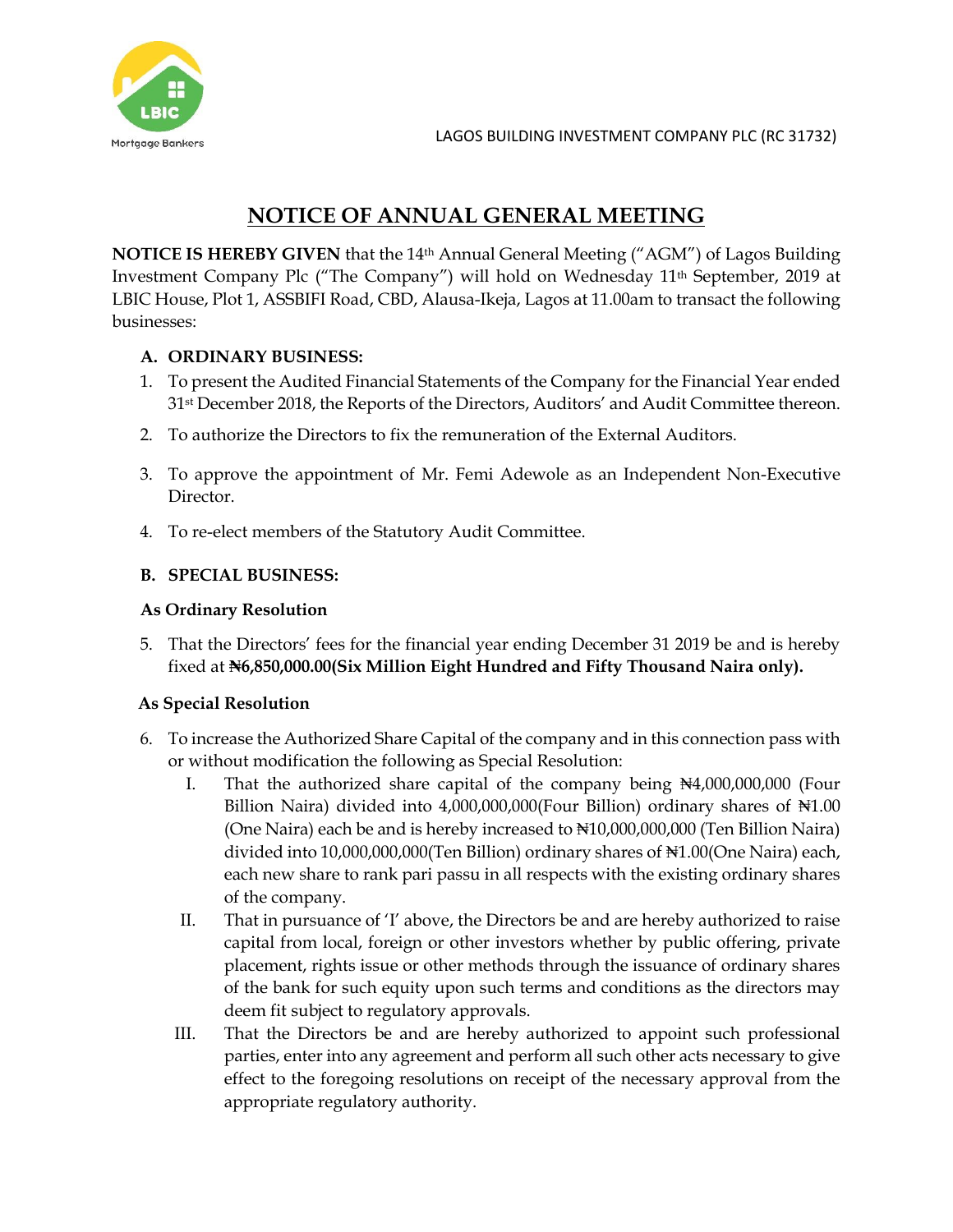

- IV. That the Memorandum and Articles of Association be and are hereby amended to reflect the increase in the authorized share capital of the company to ₦10,000,000,000 (Ten Billion Naira).
- 7. To amend the Memorandum and Articles of Association of the company and in this connection pass with or without modification the following as Special Resolution:
	- I. That the words '**Federal Mortgage Bank of Nigeria'** in Clause 3(c) of the Company's Memorandum of Association be replaced by '**Central Bank of Nigeria**' and that such transposition be effected as appropriate throughout the Memorandum and Articles of Association.
	- **II.** That the words '**Section 12 of the Mortgage Institution Decree No 53 of 1989'** in Clause 3(f) of the Company's Memorandum of Association be replaced by '**Central bank of Nigeria Guidelines and Regulations of Primary Mortgage Banks in Nigeria'**
	- III. That Article 5(a) of Article of Association be amended as follows:
		- **'The prescribed fees (as determined by the directors) is paid to the company respect thereof**.'
	- IV. That Article 12 of Article of Association be amended as follows: **'Failure to give notice of any meeting to a person entitled to receive it shall invalidate the meeting unless such failure is an accidental omission on the part of the person or persons giving the notice'**
	- V. That Article 14 of the Article of Association be amended as follows: 'No business shall be transacted at any general meeting unless a quorum of members is present at the time when the meeting proceeds to business and **throughout the meeting** for the purpose hereof, unless it is otherwise provided, members **holding together not less than 75% in nominal value of the companies' shares** present in person or by proxy shall be a quorum'
	- VI. That Article 15 of the Article of Association be amended as follows:
		- **'**If within **one** hour from the time appointed for the meeting a quorum is not present, the meeting if convened upon the requisition of members shall be dissolved; in any other case it shall stand adjourned to the same day in the next week, at the same time and place, **or to such other day and at such other time and place as the Chairman and in his absence, the directors may direct**. If at the adjourned meeting a quorum is not present within one hour from the time appointed for the meeting, the members of whatever class present shall be a quorum **and their decision shall bind all shareholders and where only one member is present, he may seek direction of the court to take a decision.**
	- VII. That Article 19 of the Articles of Association as set out below be deleted. Subject to the provision of the decree, a resolution in writing signed by all members for the time being entitled to receive notice of and to attend and vote at General meeting (or being corporations by their authorized representatives) shall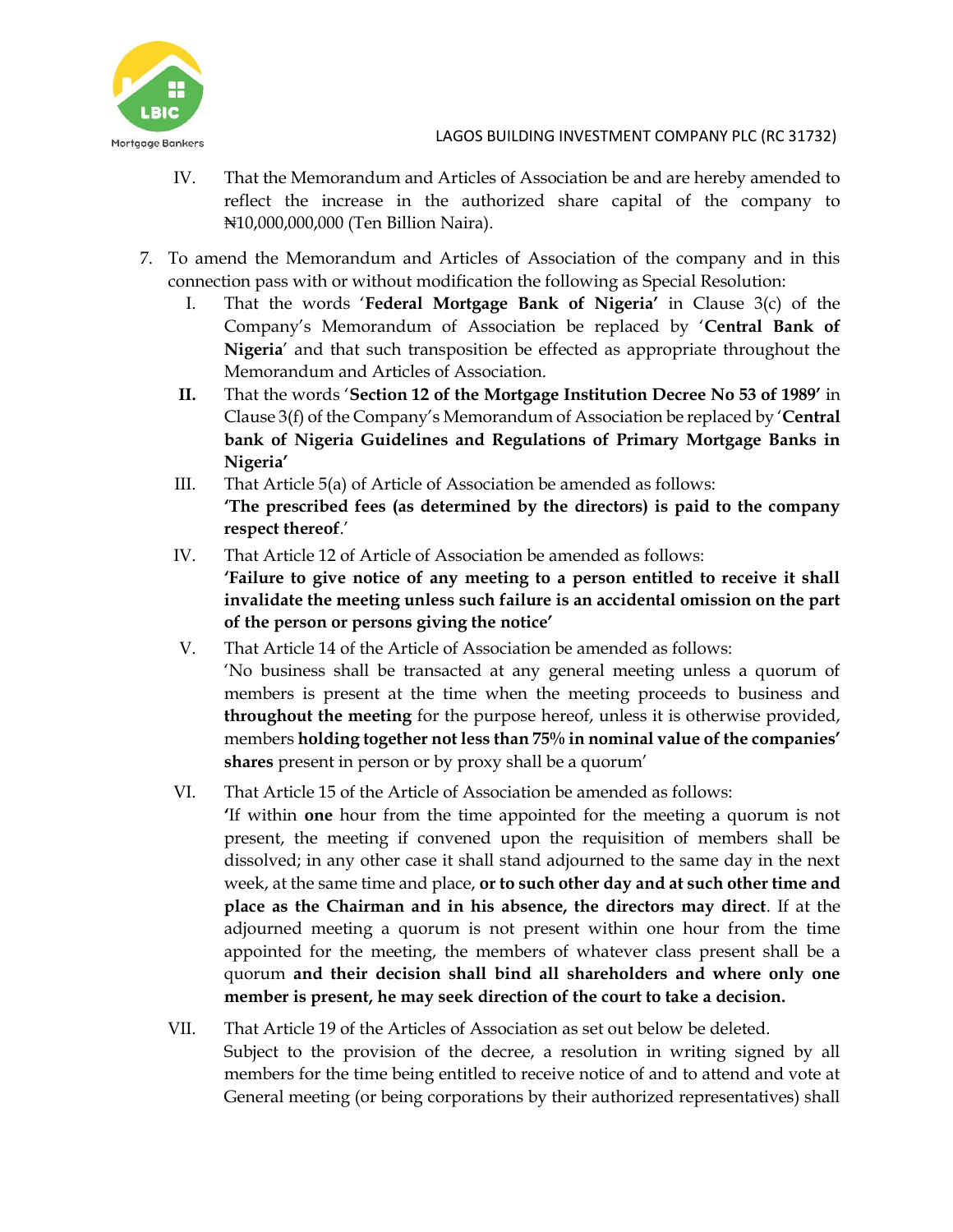

be valid and effectual as if the same had been passed at a General Meeting of the company duly convened and held.

VIII. That Article 22 of the Article of Association be amended as follows:

**'Unless and until otherwise determined by the company at a General Meeting, the number of Directors shall not be less than seven (7) and not more than twelve (12) and at least three of whom shall be appointed by the Lagos State Government. One of the Directors appointed by the Lagos State Government will be the Chairman of the Board.**

IX. That Article 31 of the Article of Association be amended as follows:

The Directors may meet together as they shall think fit; **however, to enable the Directors discharge their responsibilities properly, ordinary board meetings shall be held at least once every quarter**. All Board Meetings other than Ordinary Board Meetings shall be deemed to be special Board Meetings. Subject only to the provisions of these presents; the Directors may regulate their proceedings as they may think **appropriate.**

X. That Article 37 of the Articles of Association be amended as follows:

All acts done by any meeting of the Board or by any committee of **the Board** or by any person acting as a Director shall, notwithstanding that it is afterwards discovered that there was some defect in the appointment **or qualification** of any such Director, Committee, or person acting as aforesaid, **shall**, be as valid as if every such person had been duly appointed, **and** was qualified. **The protection afforded by this present will not apply in the case of fraudulent usurpation of authority by such persons aforesaid; similarly, a third party dealing with the company having the knowledge of the defects in appointment and qualification shall not be protected**.

- XI. That Article 40 of the Articles of Association shall be amended as follows: **'**The Company's Financial Year **shall be from the 1st of January of one year to the 31st of December of the same year**.'
- XII. That in Article 43 of the Articles of Association, the words Profit and Loss Account and a Balance Sheet be replaced **with Statement of Comprehensive Income and Statement of Financial Position**. And that such transposition be effected as appropriate throughout the Articles of Association.
- XIII. That Article 45 of the Articles of Association shall be amended as follows: A printed or **electronic** copy of the Profit and Loss Account, Balance Sheet and Directors report shall at least twenty-one days prior to the meeting (which twentyone days being calculated as provided by Article43) be served on every member or in case of joint holders of shares on one of them and the provisions of these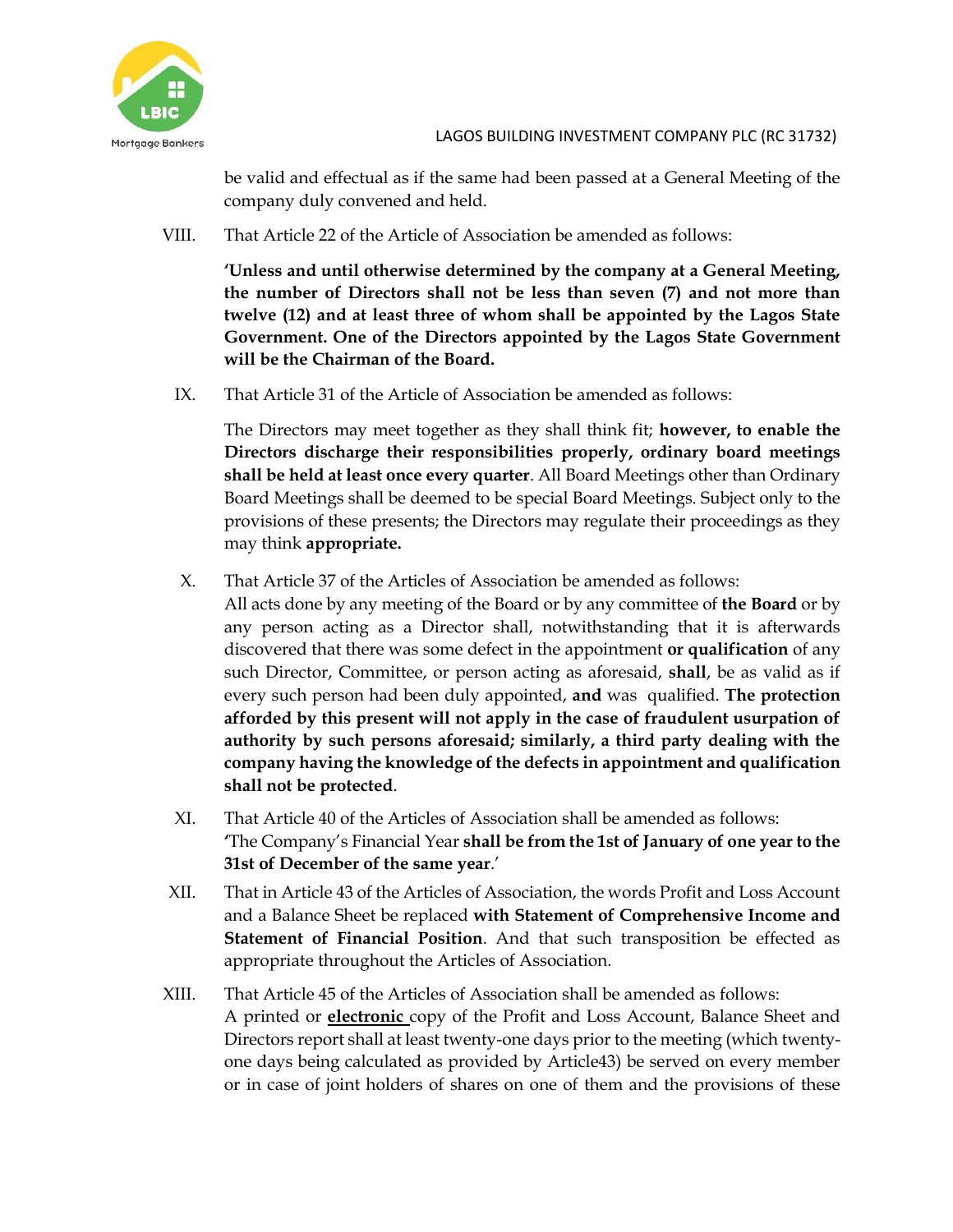

present with regard to the services of notices shall *mutandismutandis* apply to such service.

- XIV. That Article 61 be amended as follow: **(a)** The Directors shall **appoint the Chief Compliance officer and the Head of Internal Audit. (b)** The Directors shall appoint the **Company** Secretary of the company who shall also act as Secretary to the Board. They may also appoint one or more persons to assist and act for the **Company** Secretary.
- **XV.** That the Memorandum and Articles of Association of the Company be amended to correct irregular/incorrect sentence structures, punctuations and spellings.
- **XVI.** That the Company's Memorandum and Articles of Association be renumbered accordingly pursuant to the proposed amendments in the aforementioned resolutions.

# **PROXY**

A member of the Company that is entitled to attend and vote at the Annual General Meeting is entitled to appoint a proxy to attend and vote instead of him/her. A proxy need not be a member of the Company. For the appointment to be valid, a proxy form must be completed, stamped and deposited at the office of the Company's Registrars – Africa Prudential Plc, 220B, Ikorodu Road, Palmgroove, Lagos not later than 48 hours before the meeting.

DATED THIS 19TH DAY OF AUGUST, 2019

# **BY ORDER OF THE BOARD**

**IKEADE ARIBABA FRC/2018/NBA/00000018523 COMPANY SECRETARY**

#### **NOTES:**

**1. E-ANNUAL REPORT**

The electronic version of the Annual Report is available at [www.lbicplc.com.](http://www.lbicplc.com/) Shareholders who have provided their email addresses to the Registrar will receive the electronic version of the Annual Report via their email.

2. **CLOSURE OF REGISTER:** The Register of Members of the Company will be closed from Tuesday 27<sup>th</sup> day of August, 2019 to Wednesday 4<sup>th</sup> day of September, 2019 both dates inclusive.